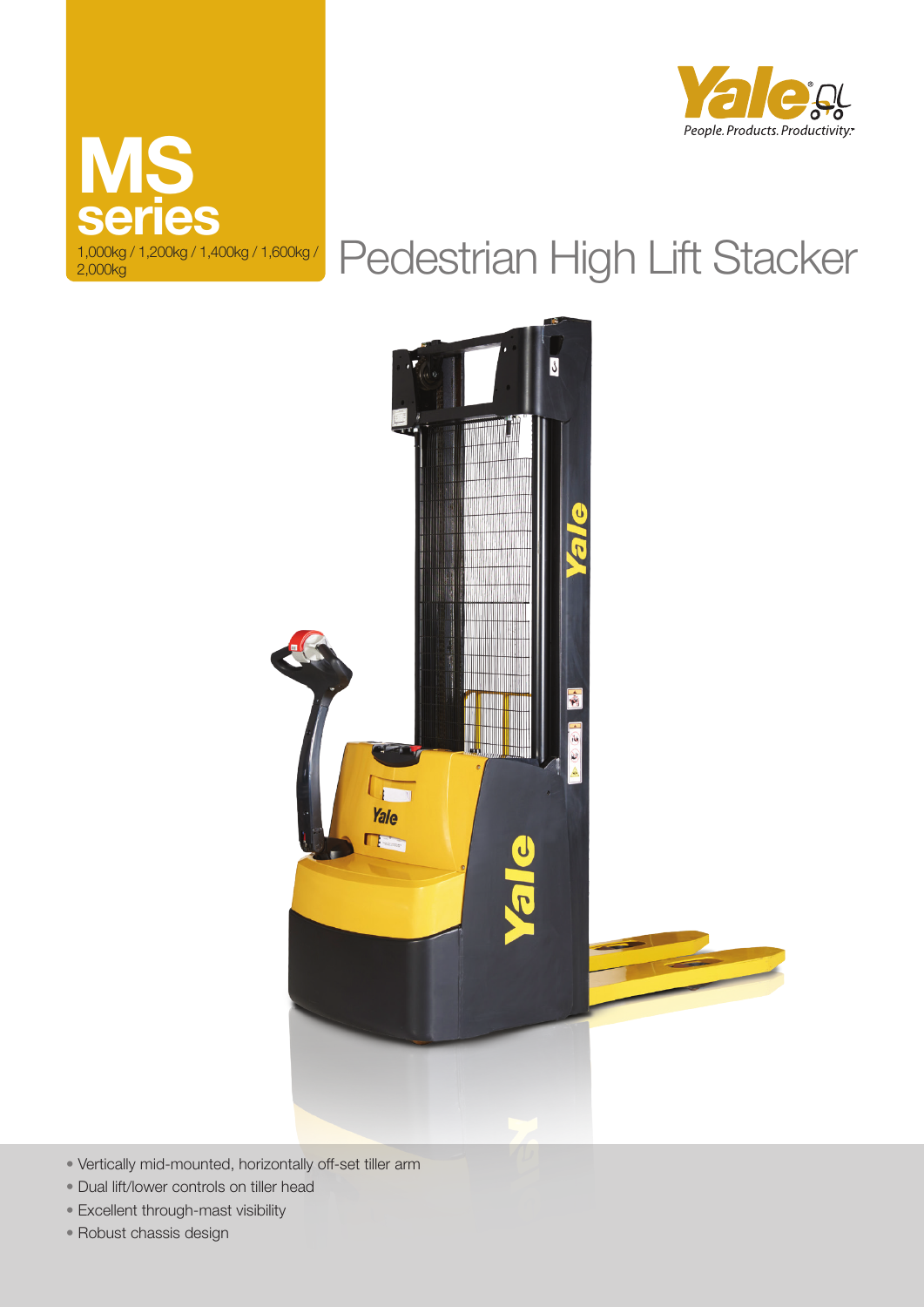

| Mast details - MS10, MS12, MS14, MS16, MS16SL         |             |                       |             |                                      |              |                                        |                           |                   |
|-------------------------------------------------------|-------------|-----------------------|-------------|--------------------------------------|--------------|----------------------------------------|---------------------------|-------------------|
| Mast type                                             |             | <b>Model</b>          |             | $h_3$ (mm)                           | $h_2$ (mm)   | $h_1$ <sup>(1)</sup> (mm)              | $h_4$ <sup>(2)</sup> (mm) | Weight $(3)$ (kg) |
|                                                       |             |                       |             | 2800                                 | 100          | 1900 $(4)$                             | 3328                      | 329               |
|                                                       |             |                       |             | 3000                                 | 100          | $2000$ <sup>(4)</sup>                  | 3528                      | 343               |
|                                                       | <b>MS12</b> |                       | <b>MS10</b> | 3200                                 | 100          | 2100                                   | 3728                      | 356               |
| 2 stage NFL                                           | <b>MS14</b> |                       |             | 3400                                 | 100          | 2200                                   | 3928                      | 369               |
|                                                       |             |                       |             | 3600                                 | 100<br>2300  |                                        | 4128                      | 382               |
|                                                       | <b>MS16</b> |                       |             | 3800                                 | 100          | 2400                                   | 4328                      | 395               |
|                                                       |             |                       |             | 4000                                 | 100<br>2500  |                                        | 4528                      | 409               |
|                                                       |             |                       |             | 4200                                 | 100          | 2600                                   | 4728                      | 422               |
|                                                       |             |                       | <b>MS10</b> | 2740                                 | 1418         | 1850 (4)                               | 3268                      | 341               |
|                                                       | <b>MS12</b> |                       |             | 2940                                 | 1518         | 1950 (4)                               | 3468                      | 354               |
|                                                       |             |                       |             | 3140                                 | 1618         | 2050                                   | 3668                      | 367               |
|                                                       |             |                       |             | 3340                                 | 1718<br>2150 |                                        | 3868                      | 380               |
| 2 stage FFL                                           | <b>MS14</b> |                       |             | 3540                                 | 1818         | 2250                                   | 4068                      | 393               |
|                                                       | <b>MS16</b> |                       |             | 3740                                 | 1918         | 2350                                   | 4268                      | 406               |
|                                                       |             |                       |             | 3940                                 | 2018         | 2450                                   | 4468                      | 419               |
|                                                       |             |                       |             | 4140                                 | 2118         | 2550                                   | 4668                      | 432               |
|                                                       | <b>MS16</b> |                       | <b>MS12</b> | 4040                                 | 1318         | 1850 (4)                               | 4606                      | 462               |
|                                                       |             | <b>MS14</b><br>MS16SL |             | 4340                                 | 1418         | 1950 (4)                               | 4906                      | 481               |
|                                                       |             |                       |             | 4620                                 | 1518         | 2050                                   | 5186                      | 499               |
| 3 stage FFL                                           |             |                       |             | 4900                                 | 1618         | 2150                                   | 5466                      | 518               |
|                                                       |             |                       |             | 5180                                 | 1718         | 2250                                   | 5746                      | 537               |
|                                                       |             |                       |             | 5460                                 | 1818         | 2350                                   | 6026                      | 556               |
|                                                       |             |                       |             | 5740                                 | 1918         | 2450                                   | 6306                      | 575               |
|                                                       |             |                       |             | 6020                                 | 2018         | 2550                                   | 6586                      | 594               |
| <sup>(1)</sup> With free lift of 100 mm for NFL mast. |             |                       |             | (3) All weights are: mast structures |              | All values are nominal values and they | change without notice.    |                   |

(1) With free lift of 100 mm for NFL mast. (2) With load backrest (h=1000) for carriage h4 + 562mm (2 stage mast), + 524mm (3 stage mast), + 518mm (2 ton. mast).

(3) All weights are: mast structures (weldment, cylinders, chain, pulley) + oil EXCLUDED: forks, accessories

**Yale products might be subject to** 

**All values are nominal values and they are subject to tolerances. For further information, please contact the manufacturer.**

**Lift trucks illustrated may feature optional** 

**equipment. Values may vary with alternative configurations.**

(4) Not available with vertical extraction of battery BS200Ah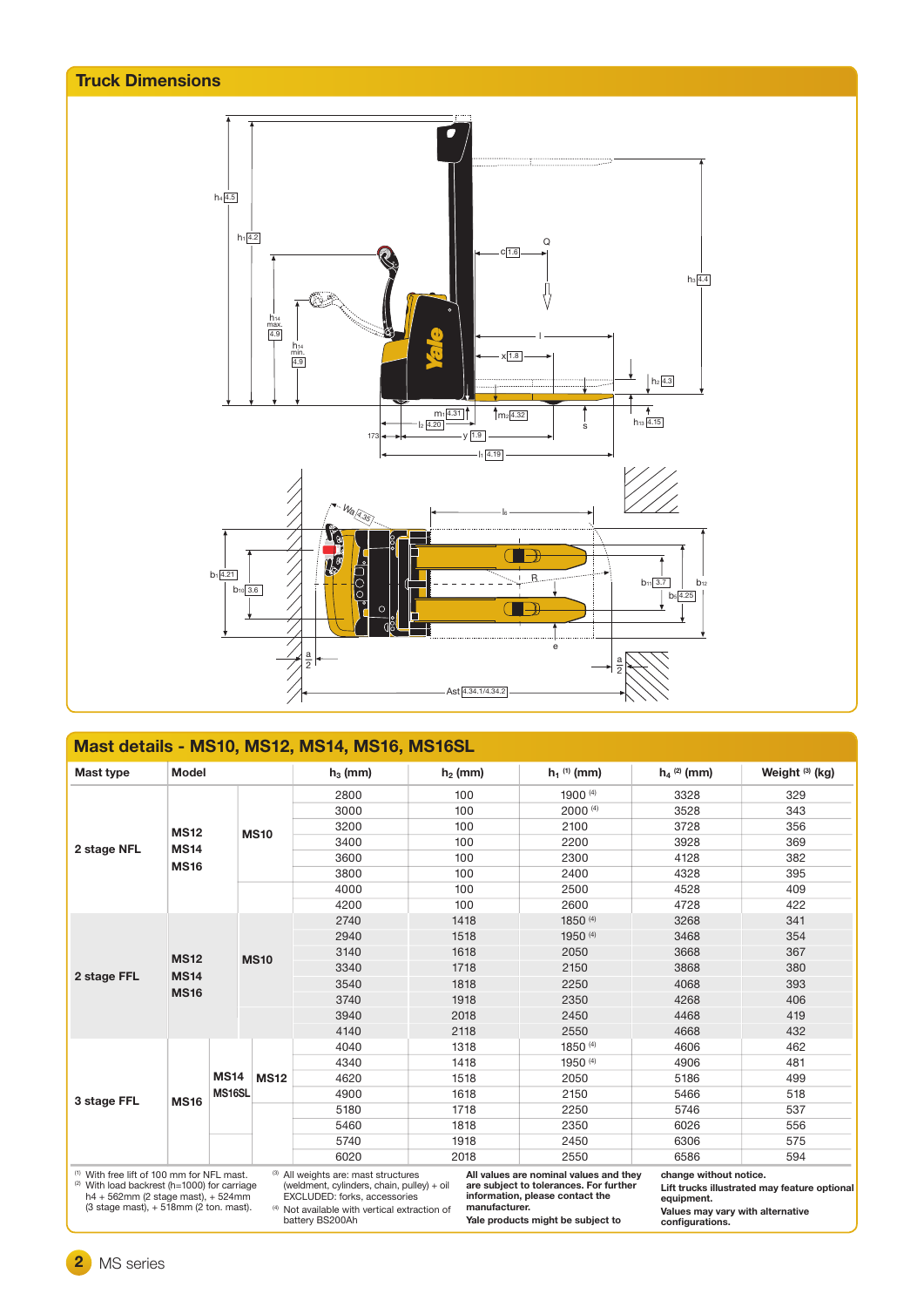|                     |                                                                                                                                                                                                                                                                                                                                                                                                                                                                                                                                                                                                                                                                                                                                                                                                                                                                                                                                                                                                                                                                                                                                                                                                                                                                                                                                                                                                                                                                                                                                                                                                                      | <b>VDI 2198 - General Specifications</b>                                                 |                             |                                             |                          |                          |                      |                                                                                                                                                                                                                                                                                                                                                                                                                                                                                                                                                                                                                                                                                                                                                                                                                                                                                                                                                         |                    |
|---------------------|----------------------------------------------------------------------------------------------------------------------------------------------------------------------------------------------------------------------------------------------------------------------------------------------------------------------------------------------------------------------------------------------------------------------------------------------------------------------------------------------------------------------------------------------------------------------------------------------------------------------------------------------------------------------------------------------------------------------------------------------------------------------------------------------------------------------------------------------------------------------------------------------------------------------------------------------------------------------------------------------------------------------------------------------------------------------------------------------------------------------------------------------------------------------------------------------------------------------------------------------------------------------------------------------------------------------------------------------------------------------------------------------------------------------------------------------------------------------------------------------------------------------------------------------------------------------------------------------------------------------|------------------------------------------------------------------------------------------|-----------------------------|---------------------------------------------|--------------------------|--------------------------|----------------------|---------------------------------------------------------------------------------------------------------------------------------------------------------------------------------------------------------------------------------------------------------------------------------------------------------------------------------------------------------------------------------------------------------------------------------------------------------------------------------------------------------------------------------------------------------------------------------------------------------------------------------------------------------------------------------------------------------------------------------------------------------------------------------------------------------------------------------------------------------------------------------------------------------------------------------------------------------|--------------------|
|                     | 1.1                                                                                                                                                                                                                                                                                                                                                                                                                                                                                                                                                                                                                                                                                                                                                                                                                                                                                                                                                                                                                                                                                                                                                                                                                                                                                                                                                                                                                                                                                                                                                                                                                  | Manufacturer (abbreviation)                                                              |                             | Yale                                        | Yale                     | Yale                     | Yale                 |                                                                                                                                                                                                                                                                                                                                                                                                                                                                                                                                                                                                                                                                                                                                                                                                                                                                                                                                                         | Yale               |
| Distinguishing mark | 1.2                                                                                                                                                                                                                                                                                                                                                                                                                                                                                                                                                                                                                                                                                                                                                                                                                                                                                                                                                                                                                                                                                                                                                                                                                                                                                                                                                                                                                                                                                                                                                                                                                  | Manufacturer's type designition                                                          |                             | <b>MS10</b>                                 | <b>MS12</b>              | <b>MS14</b>              | <b>MS16</b>          |                                                                                                                                                                                                                                                                                                                                                                                                                                                                                                                                                                                                                                                                                                                                                                                                                                                                                                                                                         | <b>MS20</b>        |
|                     | 1.3                                                                                                                                                                                                                                                                                                                                                                                                                                                                                                                                                                                                                                                                                                                                                                                                                                                                                                                                                                                                                                                                                                                                                                                                                                                                                                                                                                                                                                                                                                                                                                                                                  | Drive: electric (battery or mains), diesel, petrol, fuel gas                             |                             | Electric (battery)                          | Electric (battery)       | Electric (battery)       | Electric (battery)   |                                                                                                                                                                                                                                                                                                                                                                                                                                                                                                                                                                                                                                                                                                                                                                                                                                                                                                                                                         | Electric (battery) |
|                     | 1.4                                                                                                                                                                                                                                                                                                                                                                                                                                                                                                                                                                                                                                                                                                                                                                                                                                                                                                                                                                                                                                                                                                                                                                                                                                                                                                                                                                                                                                                                                                                                                                                                                  | Operator type: hand, pedestrian, standing, seated, order-picker                          |                             | Pedestrian                                  | Pedestrian               | Pedestrian               | Pedestrian           |                                                                                                                                                                                                                                                                                                                                                                                                                                                                                                                                                                                                                                                                                                                                                                                                                                                                                                                                                         | Pedestrian         |
|                     | 1.5                                                                                                                                                                                                                                                                                                                                                                                                                                                                                                                                                                                                                                                                                                                                                                                                                                                                                                                                                                                                                                                                                                                                                                                                                                                                                                                                                                                                                                                                                                                                                                                                                  | Rated capacity/Rated load                                                                | Q(t)                        | 1.0                                         | 1.2                      | 1.4                      | 1.6                  |                                                                                                                                                                                                                                                                                                                                                                                                                                                                                                                                                                                                                                                                                                                                                                                                                                                                                                                                                         | 2.0                |
|                     | 1.6                                                                                                                                                                                                                                                                                                                                                                                                                                                                                                                                                                                                                                                                                                                                                                                                                                                                                                                                                                                                                                                                                                                                                                                                                                                                                                                                                                                                                                                                                                                                                                                                                  | Load centre distance                                                                     | $c$ (mm)                    | 600                                         | 600                      | 600                      | 600                  |                                                                                                                                                                                                                                                                                                                                                                                                                                                                                                                                                                                                                                                                                                                                                                                                                                                                                                                                                         | 600                |
|                     | 1.8                                                                                                                                                                                                                                                                                                                                                                                                                                                                                                                                                                                                                                                                                                                                                                                                                                                                                                                                                                                                                                                                                                                                                                                                                                                                                                                                                                                                                                                                                                                                                                                                                  | Load distance, centre of drive axle to fork (1)                                          | $x$ (mm)                    | 648                                         | 649                      | 649                      | 649                  |                                                                                                                                                                                                                                                                                                                                                                                                                                                                                                                                                                                                                                                                                                                                                                                                                                                                                                                                                         | 649                |
|                     | 1.9                                                                                                                                                                                                                                                                                                                                                                                                                                                                                                                                                                                                                                                                                                                                                                                                                                                                                                                                                                                                                                                                                                                                                                                                                                                                                                                                                                                                                                                                                                                                                                                                                  | Wheelbase                                                                                | $y$ (mm)                    | 1204                                        | 1259                     | 1259                     | 1331                 |                                                                                                                                                                                                                                                                                                                                                                                                                                                                                                                                                                                                                                                                                                                                                                                                                                                                                                                                                         | 1331               |
|                     | 2.1                                                                                                                                                                                                                                                                                                                                                                                                                                                                                                                                                                                                                                                                                                                                                                                                                                                                                                                                                                                                                                                                                                                                                                                                                                                                                                                                                                                                                                                                                                                                                                                                                  | Service weight (9)                                                                       | kg                          | 956                                         | 1005                     | 1038                     | 1145                 |                                                                                                                                                                                                                                                                                                                                                                                                                                                                                                                                                                                                                                                                                                                                                                                                                                                                                                                                                         | 1151               |
| Weights             | 2.2                                                                                                                                                                                                                                                                                                                                                                                                                                                                                                                                                                                                                                                                                                                                                                                                                                                                                                                                                                                                                                                                                                                                                                                                                                                                                                                                                                                                                                                                                                                                                                                                                  | Axle loading, laden front/rear                                                           | kg                          | 676 / 1280                                  | 708 / 1497               | 741 / 1697               | 805 / 1940           |                                                                                                                                                                                                                                                                                                                                                                                                                                                                                                                                                                                                                                                                                                                                                                                                                                                                                                                                                         | 846 / 2305         |
|                     | 2.3                                                                                                                                                                                                                                                                                                                                                                                                                                                                                                                                                                                                                                                                                                                                                                                                                                                                                                                                                                                                                                                                                                                                                                                                                                                                                                                                                                                                                                                                                                                                                                                                                  | Axle loading, unladen front/rear                                                         | kg                          | 642 / 314                                   | 663 / 342                | 688 / 350                | 748 / 397            | Yale<br><b>MS16SL</b><br>Electric (battery)<br>Pedestrian<br>1.6<br>600<br>646<br>1408<br>1431<br>950/2081<br>893/538<br>Topthane/Polyurethane   Topthane/Polyurethane   Topthane/Polyurethane   Topthane/Polyurethane   Topthane/Polyurethane   Topthane/Polyurethane   Topthane/Polyurethane<br>230 x 70<br>85 x 70<br>$125 \times 60$<br>$1x+1/4$<br>522<br>2100<br>100<br>3200<br>3728<br>867/1223<br>55<br>2086<br>935<br>42<br>26<br>$\frac{\text{b12}}{\text{b12}}$ k (mm) 1000 x 1200 1000 x 1200 1000 x 1200 1000 x 1200 1000 x 1200 1000 x 1200<br>2504<br>2490<br>1607<br>6/6<br>6/6<br>0.14 / 0.28<br>0.40 / 0.35<br>3.1 / 8.9<br>7.4 / 17.8<br>Electromagnetic Electromagnetic Electromagnetic Electromagnetic Electromagnetic Electromagnetic<br>1.2<br>$3^{(13)}$<br>B<br>24V / 375Ah (7) 24V / 375Ah (16)<br>288<br>$0.99 / 1.13$ .<br>AC-Controller AC-Controller AC-Controller AC-Controller AC-Controller AC-Controller<br>67.6 / 64 | 771/380            |
|                     | 3.1                                                                                                                                                                                                                                                                                                                                                                                                                                                                                                                                                                                                                                                                                                                                                                                                                                                                                                                                                                                                                                                                                                                                                                                                                                                                                                                                                                                                                                                                                                                                                                                                                  | Tyres: polyurethane, topthane, NDIIThane, front/rear                                     |                             |                                             |                          |                          |                      |                                                                                                                                                                                                                                                                                                                                                                                                                                                                                                                                                                                                                                                                                                                                                                                                                                                                                                                                                         |                    |
|                     | 3.2                                                                                                                                                                                                                                                                                                                                                                                                                                                                                                                                                                                                                                                                                                                                                                                                                                                                                                                                                                                                                                                                                                                                                                                                                                                                                                                                                                                                                                                                                                                                                                                                                  | Tyre size, front                                                                         |                             | 230 x 70                                    | 230 x 70                 | 230 x 70                 | 230 x 70             |                                                                                                                                                                                                                                                                                                                                                                                                                                                                                                                                                                                                                                                                                                                                                                                                                                                                                                                                                         | 230 x 70           |
|                     | 3.3                                                                                                                                                                                                                                                                                                                                                                                                                                                                                                                                                                                                                                                                                                                                                                                                                                                                                                                                                                                                                                                                                                                                                                                                                                                                                                                                                                                                                                                                                                                                                                                                                  | Tyre size, rear                                                                          | ø mm x mm 85 x 100          |                                             | 85 x 100                 | 85 x 70                  | 85 x 70              |                                                                                                                                                                                                                                                                                                                                                                                                                                                                                                                                                                                                                                                                                                                                                                                                                                                                                                                                                         | 85 x 70            |
| Tyres/chassis       | 3.4                                                                                                                                                                                                                                                                                                                                                                                                                                                                                                                                                                                                                                                                                                                                                                                                                                                                                                                                                                                                                                                                                                                                                                                                                                                                                                                                                                                                                                                                                                                                                                                                                  | Additional wheels (dimensions)                                                           | ø mm x mm 150 x 54          |                                             | $150 \times 54$          | 150 x 54                 | 150 x 54             |                                                                                                                                                                                                                                                                                                                                                                                                                                                                                                                                                                                                                                                                                                                                                                                                                                                                                                                                                         | 150 x 54           |
|                     | 3.5                                                                                                                                                                                                                                                                                                                                                                                                                                                                                                                                                                                                                                                                                                                                                                                                                                                                                                                                                                                                                                                                                                                                                                                                                                                                                                                                                                                                                                                                                                                                                                                                                  | Wheels, number front/rear $(x =$ driven wheels)                                          | $\sigma$ mm x mm $1x + 1/2$ |                                             | $1x + 1/2$               | $1x + 1/4$               | $1x + 1/4$           |                                                                                                                                                                                                                                                                                                                                                                                                                                                                                                                                                                                                                                                                                                                                                                                                                                                                                                                                                         | $1x + 1/4$         |
|                     | 3.6                                                                                                                                                                                                                                                                                                                                                                                                                                                                                                                                                                                                                                                                                                                                                                                                                                                                                                                                                                                                                                                                                                                                                                                                                                                                                                                                                                                                                                                                                                                                                                                                                  | Tread, front                                                                             | $b_{10}$ (mm)               | 510                                         | 510                      | 510                      | 510                  |                                                                                                                                                                                                                                                                                                                                                                                                                                                                                                                                                                                                                                                                                                                                                                                                                                                                                                                                                         | 510                |
|                     | 3.7                                                                                                                                                                                                                                                                                                                                                                                                                                                                                                                                                                                                                                                                                                                                                                                                                                                                                                                                                                                                                                                                                                                                                                                                                                                                                                                                                                                                                                                                                                                                                                                                                  | Tread, rear                                                                              | $b_{11}$ (mm)               | 400                                         | 400                      | 400                      | 400                  | 968/1168/1368                                                                                                                                                                                                                                                                                                                                                                                                                                                                                                                                                                                                                                                                                                                                                                                                                                                                                                                                           | 400                |
|                     | 4.2                                                                                                                                                                                                                                                                                                                                                                                                                                                                                                                                                                                                                                                                                                                                                                                                                                                                                                                                                                                                                                                                                                                                                                                                                                                                                                                                                                                                                                                                                                                                                                                                                  | Height, mast lowered                                                                     | $h_1$ (mm)                  | 2100                                        | 2100                     | 2100                     | 2100                 |                                                                                                                                                                                                                                                                                                                                                                                                                                                                                                                                                                                                                                                                                                                                                                                                                                                                                                                                                         | 2100               |
|                     | 4.3                                                                                                                                                                                                                                                                                                                                                                                                                                                                                                                                                                                                                                                                                                                                                                                                                                                                                                                                                                                                                                                                                                                                                                                                                                                                                                                                                                                                                                                                                                                                                                                                                  | Free lift                                                                                | $h_2$ (mm)                  | 100                                         | 100                      | 100                      | 100                  |                                                                                                                                                                                                                                                                                                                                                                                                                                                                                                                                                                                                                                                                                                                                                                                                                                                                                                                                                         | 100                |
|                     | 4.4                                                                                                                                                                                                                                                                                                                                                                                                                                                                                                                                                                                                                                                                                                                                                                                                                                                                                                                                                                                                                                                                                                                                                                                                                                                                                                                                                                                                                                                                                                                                                                                                                  | Lift                                                                                     | hs(mm)                      | 3200                                        | 3200                     | 3200                     | 3200                 |                                                                                                                                                                                                                                                                                                                                                                                                                                                                                                                                                                                                                                                                                                                                                                                                                                                                                                                                                         | 3000               |
|                     | 4.5                                                                                                                                                                                                                                                                                                                                                                                                                                                                                                                                                                                                                                                                                                                                                                                                                                                                                                                                                                                                                                                                                                                                                                                                                                                                                                                                                                                                                                                                                                                                                                                                                  | Height, mast extended                                                                    | $h_4$ (mm)                  | 3728                                        | 3728                     | 3728                     | 3728                 |                                                                                                                                                                                                                                                                                                                                                                                                                                                                                                                                                                                                                                                                                                                                                                                                                                                                                                                                                         | 3572               |
|                     | 4.9                                                                                                                                                                                                                                                                                                                                                                                                                                                                                                                                                                                                                                                                                                                                                                                                                                                                                                                                                                                                                                                                                                                                                                                                                                                                                                                                                                                                                                                                                                                                                                                                                  | Height drawbar in driving position min./max.                                             | $h14$ (mm)                  | 867 / 1223                                  | 867 / 1223               | 867 / 1223               | 867 / 1223           |                                                                                                                                                                                                                                                                                                                                                                                                                                                                                                                                                                                                                                                                                                                                                                                                                                                                                                                                                         | 867 / 1223         |
|                     | 4.15                                                                                                                                                                                                                                                                                                                                                                                                                                                                                                                                                                                                                                                                                                                                                                                                                                                                                                                                                                                                                                                                                                                                                                                                                                                                                                                                                                                                                                                                                                                                                                                                                 | Height, lowered                                                                          | h <sub>13</sub> (mm)        | 90                                          | 90                       | 90                       | 90                   |                                                                                                                                                                                                                                                                                                                                                                                                                                                                                                                                                                                                                                                                                                                                                                                                                                                                                                                                                         | 90                 |
|                     | 4.19                                                                                                                                                                                                                                                                                                                                                                                                                                                                                                                                                                                                                                                                                                                                                                                                                                                                                                                                                                                                                                                                                                                                                                                                                                                                                                                                                                                                                                                                                                                                                                                                                 | Overall length <sup>(2)</sup>                                                            | $11$ (mm)                   | 1878                                        | 1933                     | 1933                     | 2005                 |                                                                                                                                                                                                                                                                                                                                                                                                                                                                                                                                                                                                                                                                                                                                                                                                                                                                                                                                                         | 2005               |
|                     | 4.20                                                                                                                                                                                                                                                                                                                                                                                                                                                                                                                                                                                                                                                                                                                                                                                                                                                                                                                                                                                                                                                                                                                                                                                                                                                                                                                                                                                                                                                                                                                                                                                                                 | Length to face of forks <sup>(2)</sup>                                                   | $l_2$ (mm)                  | 728                                         | 783                      | 783                      | 855                  |                                                                                                                                                                                                                                                                                                                                                                                                                                                                                                                                                                                                                                                                                                                                                                                                                                                                                                                                                         | 855                |
|                     | 4.21                                                                                                                                                                                                                                                                                                                                                                                                                                                                                                                                                                                                                                                                                                                                                                                                                                                                                                                                                                                                                                                                                                                                                                                                                                                                                                                                                                                                                                                                                                                                                                                                                 | Overall width                                                                            | $b_1/b_2$ (mm) 790          |                                             | 790                      | 790                      | 790                  | 794/1095-1295-1495 790                                                                                                                                                                                                                                                                                                                                                                                                                                                                                                                                                                                                                                                                                                                                                                                                                                                                                                                                  |                    |
| <b>Dimensions</b>   | 4.22                                                                                                                                                                                                                                                                                                                                                                                                                                                                                                                                                                                                                                                                                                                                                                                                                                                                                                                                                                                                                                                                                                                                                                                                                                                                                                                                                                                                                                                                                                                                                                                                                 | Fork dimensions (14)                                                                     |                             | s/e/l (mm) 55 / 185 / 1150 (14)             | 55 / 185 / 1150 (14)     | 55 / 185 / 1150 (14      | 55 / 185 / 1150 (14) | 35 / 120 / 1150 65 / 185 / 1150 (14)                                                                                                                                                                                                                                                                                                                                                                                                                                                                                                                                                                                                                                                                                                                                                                                                                                                                                                                    |                    |
|                     | 4.24                                                                                                                                                                                                                                                                                                                                                                                                                                                                                                                                                                                                                                                                                                                                                                                                                                                                                                                                                                                                                                                                                                                                                                                                                                                                                                                                                                                                                                                                                                                                                                                                                 | Fork carriage width                                                                      | $bs$ (mm)                   |                                             |                          |                          |                      | 800 / 1000 / 1200 -                                                                                                                                                                                                                                                                                                                                                                                                                                                                                                                                                                                                                                                                                                                                                                                                                                                                                                                                     |                    |
|                     | 4.25                                                                                                                                                                                                                                                                                                                                                                                                                                                                                                                                                                                                                                                                                                                                                                                                                                                                                                                                                                                                                                                                                                                                                                                                                                                                                                                                                                                                                                                                                                                                                                                                                 | Distance between fork-arms (9)                                                           | $bs$ (mm)                   | 570 (10)                                    | 570 (10)                 | 570 (10)                 | 570 (10)             |                                                                                                                                                                                                                                                                                                                                                                                                                                                                                                                                                                                                                                                                                                                                                                                                                                                                                                                                                         | 570 (10)           |
|                     | 4.26                                                                                                                                                                                                                                                                                                                                                                                                                                                                                                                                                                                                                                                                                                                                                                                                                                                                                                                                                                                                                                                                                                                                                                                                                                                                                                                                                                                                                                                                                                                                                                                                                 | Distance between wheel arms/loading surfaces                                             | $b4$ (mm)                   | $\overline{\phantom{a}}$                    | $\overline{\phantom{a}}$ | $\qquad \qquad -$        | $\qquad \qquad -$    | 841-1041-1241                                                                                                                                                                                                                                                                                                                                                                                                                                                                                                                                                                                                                                                                                                                                                                                                                                                                                                                                           |                    |
|                     | 4.31                                                                                                                                                                                                                                                                                                                                                                                                                                                                                                                                                                                                                                                                                                                                                                                                                                                                                                                                                                                                                                                                                                                                                                                                                                                                                                                                                                                                                                                                                                                                                                                                                 | Ground clearance, laden, below mast                                                      | $m1$ (mm)                   | 42                                          | 42                       | 42                       | 42                   |                                                                                                                                                                                                                                                                                                                                                                                                                                                                                                                                                                                                                                                                                                                                                                                                                                                                                                                                                         | 42                 |
|                     | 4.32                                                                                                                                                                                                                                                                                                                                                                                                                                                                                                                                                                                                                                                                                                                                                                                                                                                                                                                                                                                                                                                                                                                                                                                                                                                                                                                                                                                                                                                                                                                                                                                                                 | Ground clearance, center of wheelbase                                                    | $m2$ (mm)                   | 32                                          | 32                       | 32                       | 32                   |                                                                                                                                                                                                                                                                                                                                                                                                                                                                                                                                                                                                                                                                                                                                                                                                                                                                                                                                                         | 32                 |
|                     | 4.33                                                                                                                                                                                                                                                                                                                                                                                                                                                                                                                                                                                                                                                                                                                                                                                                                                                                                                                                                                                                                                                                                                                                                                                                                                                                                                                                                                                                                                                                                                                                                                                                                 | Load dimension $b_{12} \times b$ crossways                                               |                             |                                             |                          |                          |                      |                                                                                                                                                                                                                                                                                                                                                                                                                                                                                                                                                                                                                                                                                                                                                                                                                                                                                                                                                         |                    |
|                     |                                                                                                                                                                                                                                                                                                                                                                                                                                                                                                                                                                                                                                                                                                                                                                                                                                                                                                                                                                                                                                                                                                                                                                                                                                                                                                                                                                                                                                                                                                                                                                                                                      | 4.34.1 Aisle width for pallets 1200mm x 1000mm crossways                                 | $Ast$ (mm)                  | 2307                                        | 2359                     | 2359                     | 2428                 |                                                                                                                                                                                                                                                                                                                                                                                                                                                                                                                                                                                                                                                                                                                                                                                                                                                                                                                                                         | 2428               |
|                     |                                                                                                                                                                                                                                                                                                                                                                                                                                                                                                                                                                                                                                                                                                                                                                                                                                                                                                                                                                                                                                                                                                                                                                                                                                                                                                                                                                                                                                                                                                                                                                                                                      | 4.34.2 Aisle width for pallets 800mm x 1200mm lengthwise                                 | Ast (mm)                    | 2293                                        | 2345                     | 2345                     | 2414                 |                                                                                                                                                                                                                                                                                                                                                                                                                                                                                                                                                                                                                                                                                                                                                                                                                                                                                                                                                         | 2414               |
|                     | 4.35                                                                                                                                                                                                                                                                                                                                                                                                                                                                                                                                                                                                                                                                                                                                                                                                                                                                                                                                                                                                                                                                                                                                                                                                                                                                                                                                                                                                                                                                                                                                                                                                                 | Turning radius                                                                           | Wa (mm)                     | 1411                                        | 1464                     | 1464                     | 1533                 |                                                                                                                                                                                                                                                                                                                                                                                                                                                                                                                                                                                                                                                                                                                                                                                                                                                                                                                                                         | 1533               |
|                     | 5.1                                                                                                                                                                                                                                                                                                                                                                                                                                                                                                                                                                                                                                                                                                                                                                                                                                                                                                                                                                                                                                                                                                                                                                                                                                                                                                                                                                                                                                                                                                                                                                                                                  | Travel speed, with/without load                                                          | km/h                        | 6/6                                         | 6/6                      | 6/6                      | 6/6                  |                                                                                                                                                                                                                                                                                                                                                                                                                                                                                                                                                                                                                                                                                                                                                                                                                                                                                                                                                         | 6/6                |
|                     | 5.1.1                                                                                                                                                                                                                                                                                                                                                                                                                                                                                                                                                                                                                                                                                                                                                                                                                                                                                                                                                                                                                                                                                                                                                                                                                                                                                                                                                                                                                                                                                                                                                                                                                | Travel speed, laden/unladen, backwards                                                   | km/h                        | 6/6                                         | 6/6                      | 6/6                      | 6/6                  |                                                                                                                                                                                                                                                                                                                                                                                                                                                                                                                                                                                                                                                                                                                                                                                                                                                                                                                                                         | 6/6                |
|                     | 5.2                                                                                                                                                                                                                                                                                                                                                                                                                                                                                                                                                                                                                                                                                                                                                                                                                                                                                                                                                                                                                                                                                                                                                                                                                                                                                                                                                                                                                                                                                                                                                                                                                  | Lift speed, laden/unladen                                                                | m/s                         | 0.15 / 0.23                                 | 0.17 / 0.28              | 0.16 / 0.28              | 0.14 / 0.28          |                                                                                                                                                                                                                                                                                                                                                                                                                                                                                                                                                                                                                                                                                                                                                                                                                                                                                                                                                         | 0.10 / 0.19        |
|                     | 5.3                                                                                                                                                                                                                                                                                                                                                                                                                                                                                                                                                                                                                                                                                                                                                                                                                                                                                                                                                                                                                                                                                                                                                                                                                                                                                                                                                                                                                                                                                                                                                                                                                  | Lowering speed, laden/unladen                                                            | m/s                         | 0.37 / 0.35                                 | 0.4 / 0.35               | 0.4 / 0.35               | 0.4 / 0.35           |                                                                                                                                                                                                                                                                                                                                                                                                                                                                                                                                                                                                                                                                                                                                                                                                                                                                                                                                                         | 0.24 / 0.17        |
| erformance data     | 5.7                                                                                                                                                                                                                                                                                                                                                                                                                                                                                                                                                                                                                                                                                                                                                                                                                                                                                                                                                                                                                                                                                                                                                                                                                                                                                                                                                                                                                                                                                                                                                                                                                  | Gradeability, laden/unladen                                                              | ℅                           | 5.1 / 12.4                                  | 4.3 / 11.7               | 3.7 / 11.3               | 3.1 / 10.1           |                                                                                                                                                                                                                                                                                                                                                                                                                                                                                                                                                                                                                                                                                                                                                                                                                                                                                                                                                         | 2.5 / 10.3         |
| õ.                  | 5.8                                                                                                                                                                                                                                                                                                                                                                                                                                                                                                                                                                                                                                                                                                                                                                                                                                                                                                                                                                                                                                                                                                                                                                                                                                                                                                                                                                                                                                                                                                                                                                                                                  | Max. gradeability, laden/unladen                                                         | %                           | $13.2 / 24.6$ 11.5 / 24.0                   |                          | $10.2 / 24.7$ 8.9 / 23.8 |                      |                                                                                                                                                                                                                                                                                                                                                                                                                                                                                                                                                                                                                                                                                                                                                                                                                                                                                                                                                         | 7.5 / 24.3         |
|                     | 5.10                                                                                                                                                                                                                                                                                                                                                                                                                                                                                                                                                                                                                                                                                                                                                                                                                                                                                                                                                                                                                                                                                                                                                                                                                                                                                                                                                                                                                                                                                                                                                                                                                 | Service brake                                                                            |                             |                                             |                          |                          |                      |                                                                                                                                                                                                                                                                                                                                                                                                                                                                                                                                                                                                                                                                                                                                                                                                                                                                                                                                                         |                    |
|                     | 6.1                                                                                                                                                                                                                                                                                                                                                                                                                                                                                                                                                                                                                                                                                                                                                                                                                                                                                                                                                                                                                                                                                                                                                                                                                                                                                                                                                                                                                                                                                                                                                                                                                  | Drive motor S2 60 minute rating                                                          | kW                          | 1.2                                         | 1.2                      | 1.2                      | 1.2                  |                                                                                                                                                                                                                                                                                                                                                                                                                                                                                                                                                                                                                                                                                                                                                                                                                                                                                                                                                         | 1.2                |
| Electric engine     | 6.2                                                                                                                                                                                                                                                                                                                                                                                                                                                                                                                                                                                                                                                                                                                                                                                                                                                                                                                                                                                                                                                                                                                                                                                                                                                                                                                                                                                                                                                                                                                                                                                                                  | Lift motor S3 15% rating                                                                 | kW                          | 2.2(12)                                     | $3^{(13)}$               | $3^{(13)}$               | $3^{(13)}$           |                                                                                                                                                                                                                                                                                                                                                                                                                                                                                                                                                                                                                                                                                                                                                                                                                                                                                                                                                         | 3(13)              |
|                     | 6.3                                                                                                                                                                                                                                                                                                                                                                                                                                                                                                                                                                                                                                                                                                                                                                                                                                                                                                                                                                                                                                                                                                                                                                                                                                                                                                                                                                                                                                                                                                                                                                                                                  | Battery according to DIN 43531/35 /36 A, B, C, no<br>Battery voltage/nominal capacity K5 |                             | no                                          | В                        | B                        | B                    |                                                                                                                                                                                                                                                                                                                                                                                                                                                                                                                                                                                                                                                                                                                                                                                                                                                                                                                                                         | В                  |
|                     | 6.4                                                                                                                                                                                                                                                                                                                                                                                                                                                                                                                                                                                                                                                                                                                                                                                                                                                                                                                                                                                                                                                                                                                                                                                                                                                                                                                                                                                                                                                                                                                                                                                                                  | Battery weight (3)                                                                       | (V)/(Ah)                    | 24V / 200Ah (4)                             | 24V / 250Ah (5)          | 24V / 250Ah (6)          |                      |                                                                                                                                                                                                                                                                                                                                                                                                                                                                                                                                                                                                                                                                                                                                                                                                                                                                                                                                                         | 24V / 375Ah (7)    |
|                     | 6.5<br>6.6                                                                                                                                                                                                                                                                                                                                                                                                                                                                                                                                                                                                                                                                                                                                                                                                                                                                                                                                                                                                                                                                                                                                                                                                                                                                                                                                                                                                                                                                                                                                                                                                           | Energy consumption according to VDI cycle                                                | kg                          | 185<br>kWh/h at no. of cycles   0.68 / 0.85 | 212<br>0.78 / 1.0        | 212<br>0.89 / 1.13       | 288<br>0.99 / 1.13   |                                                                                                                                                                                                                                                                                                                                                                                                                                                                                                                                                                                                                                                                                                                                                                                                                                                                                                                                                         | 288<br>0.99 / 1.13 |
|                     | 8.1                                                                                                                                                                                                                                                                                                                                                                                                                                                                                                                                                                                                                                                                                                                                                                                                                                                                                                                                                                                                                                                                                                                                                                                                                                                                                                                                                                                                                                                                                                                                                                                                                  | Type of drive unit                                                                       |                             |                                             |                          |                          |                      |                                                                                                                                                                                                                                                                                                                                                                                                                                                                                                                                                                                                                                                                                                                                                                                                                                                                                                                                                         |                    |
|                     | 10.7                                                                                                                                                                                                                                                                                                                                                                                                                                                                                                                                                                                                                                                                                                                                                                                                                                                                                                                                                                                                                                                                                                                                                                                                                                                                                                                                                                                                                                                                                                                                                                                                                 | Sound pressure level at the driver's position                                            | dB(A)                       | 67.6 / 64                                   | 67.6 / 64                | 67.6 / 64                | 67.6 / 64            |                                                                                                                                                                                                                                                                                                                                                                                                                                                                                                                                                                                                                                                                                                                                                                                                                                                                                                                                                         | 67.6 / 64          |
|                     |                                                                                                                                                                                                                                                                                                                                                                                                                                                                                                                                                                                                                                                                                                                                                                                                                                                                                                                                                                                                                                                                                                                                                                                                                                                                                                                                                                                                                                                                                                                                                                                                                      |                                                                                          |                             |                                             |                          |                          |                      |                                                                                                                                                                                                                                                                                                                                                                                                                                                                                                                                                                                                                                                                                                                                                                                                                                                                                                                                                         |                    |
| $\langle 3 \rangle$ | <sup>(1)</sup> With 3 stage mast -43mm<br><sup>(7)</sup> Available battery 24V / 315Ah (288 kg); 24V / 300Ah Li-lon<br><sup>(12)</sup> Value referred to S3 6%<br>Li-lon (144kg); 24V / 200Ah Li-lon (154kg)<br>(277kg)<br><sup>(2)</sup> With 3 stage mast +43mm, with 3 stage mast with<br><sup>(5)</sup> Available battery 24V / 210Ah (212kg); 24V / 250Ah<br>(13) Value referred to S3 12%<br><sup>(9)</sup> With forks 1400/1600mm +14kg<br>load backrest +43mm, with 2 stage mast with load<br>Polypropylene case version (180kg + ballast 32kg); 24V /<br>$^{(14)}$ With 2 stage mast and b5 = 570mm the s dimension<br>backrest +27mm<br>200Ah Li-Ion (211kg)<br><sup>(10)</sup> Available b5 680mm: with b5 680mm, x -43 mm, I1 and I2<br>increases 5mm for first 250mm at toe<br>(6) Available battery 24V / 210Ah (212kg); 24V / 315Ah (288 kg); 24V<br>These values may vary of +/-5%.<br>$+43$ mm<br>(15) IL: load section lowered +72mm<br>/ 375Ah (288kg); 24V / 250Ah Polypropylene case version (180kg<br>(4) Available batteries 24V / 150Ah (144kg); 24V / 150Ah<br>Available battery 24V / 210Ah (212 kg); 24V / 315Ah (288 kg); 24V<br>(16) Available battery 24V / 315Ah (288kg)<br>+ ballast 32kg); 24V / 200Ah Li-Ion (211kg); 24V / 300Ah Li-Ion<br>Polypropylene case version (125kg); 24V / 200Ah<br>/ 375Ah (288 kg); 24V / 200Ah Li-Ion (211 kg; 24V / 300Ah Li-Ion<br>(17) With battery 200Ah BS -60mm<br>(277kg); with 315/375Ah the wheelbase is increased y=+72mm<br>Polypropylene case version (160kg); 24V / 100Ah<br>(277kg); with 315/375Ah the wheelbase is increased y=+72mm |                                                                                          |                             |                                             |                          |                          |                      |                                                                                                                                                                                                                                                                                                                                                                                                                                                                                                                                                                                                                                                                                                                                                                                                                                                                                                                                                         |                    |

### **Mast details - MS20**

| Model<br>Mast type                                                                                                                                                                                               |             | $h_3$ (mm)<br>$h_2$ (mm)                                                                                               |                                                                                                                                                             | $h_1$ <sup>(1)</sup> (mm) | $h_4$ (2) (mm)                                                                                                                                      | Weight $(3)$ (kg) |
|------------------------------------------------------------------------------------------------------------------------------------------------------------------------------------------------------------------|-------------|------------------------------------------------------------------------------------------------------------------------|-------------------------------------------------------------------------------------------------------------------------------------------------------------|---------------------------|-----------------------------------------------------------------------------------------------------------------------------------------------------|-------------------|
|                                                                                                                                                                                                                  |             | 2600                                                                                                                   | 100                                                                                                                                                         | 1900                      | 3172                                                                                                                                                | 327               |
|                                                                                                                                                                                                                  |             | 2800                                                                                                                   | 100                                                                                                                                                         | 2000                      | 3372                                                                                                                                                | 340               |
|                                                                                                                                                                                                                  |             | 3000                                                                                                                   | 100                                                                                                                                                         | 2100                      | 3572                                                                                                                                                | 353               |
|                                                                                                                                                                                                                  | <b>MS20</b> | 3200                                                                                                                   | 100                                                                                                                                                         | 2200                      | 3772                                                                                                                                                | 366               |
| 2 stage NFL                                                                                                                                                                                                      |             | 3400                                                                                                                   | 100                                                                                                                                                         | 2300                      | 3972                                                                                                                                                | 379               |
|                                                                                                                                                                                                                  |             | 3600                                                                                                                   | 100                                                                                                                                                         | 2400                      | 4172                                                                                                                                                | 393               |
|                                                                                                                                                                                                                  |             | 3800                                                                                                                   | 100                                                                                                                                                         | 2500                      | 4372                                                                                                                                                | 406               |
|                                                                                                                                                                                                                  |             | 4000                                                                                                                   | 100                                                                                                                                                         | 2600                      | 4572                                                                                                                                                | 419               |
| $(1)$ With free lift of 100 mm for NFL mast.<br><sup>(2)</sup> With load backrest (h=1000) for carriage<br>$h4 + 562$ mm (2 stage mast), + 524mm<br>$(3 \text{ stage mast})$ , + 518mm $(2 \text{ ton. mast})$ . |             | (3) All weights are: mast structures (weldment,<br>cylinders, chain, $p$ ulley) + oil<br>EXCLUDED: forks. accessories. | All values are nominal values and they are<br>subject to tolerances. For further<br>information, please contact the<br>manufacturer. Yale products might be |                           | subject to change without notice. Lift trucks<br>illustrated may feature optional equipment.<br>Values may vary with alternative<br>configurations. |                   |